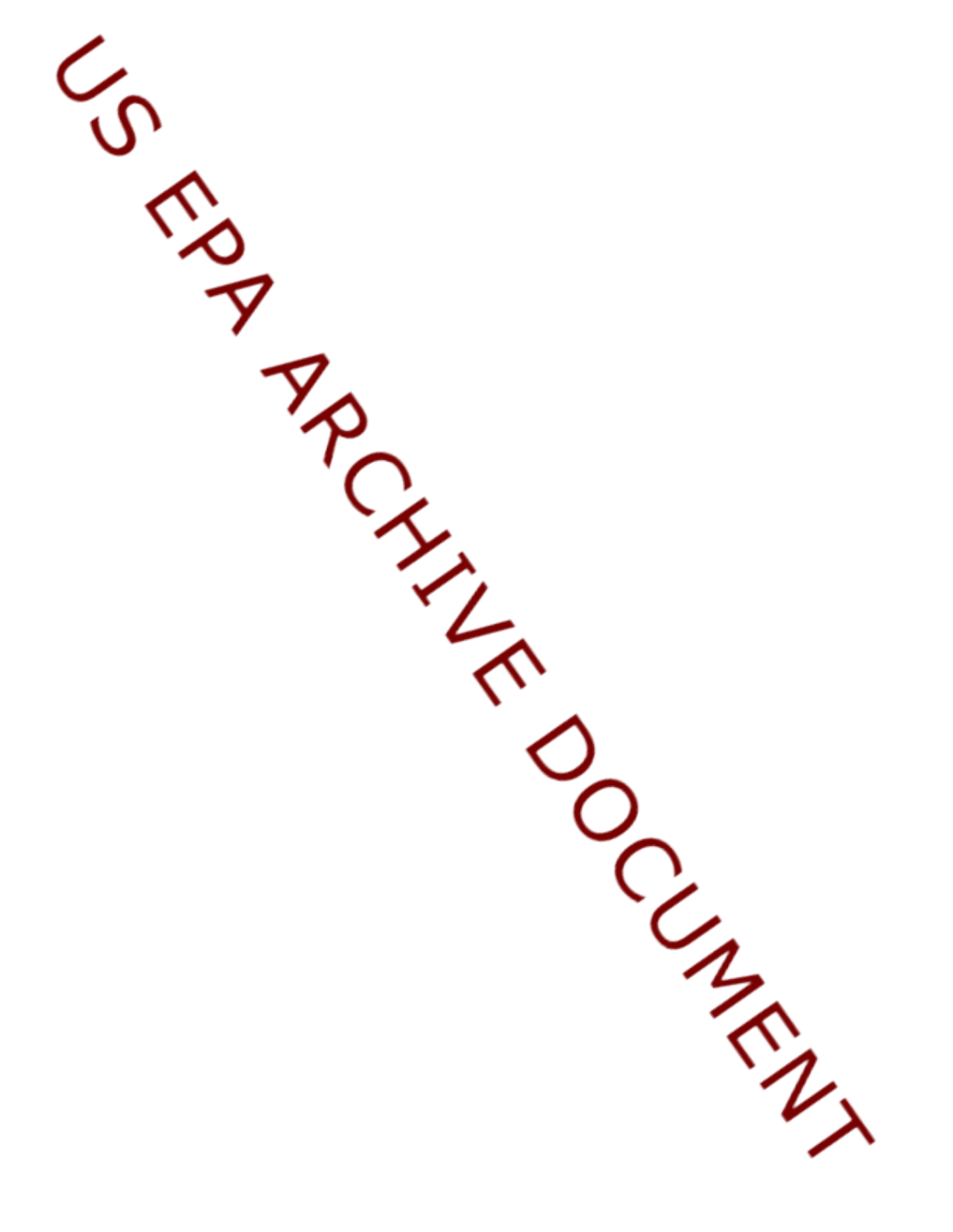## **ENVIRONMENTAL TECHNOLOGY VERIFICATION**









**Battelle** The Business of Innovation

# **ETV Joint Verification Statement**

|                           | <b>TECHNOLOGY TYPE:</b> Passive Groundwater Sampling                                                                  |                             |  |
|---------------------------|-----------------------------------------------------------------------------------------------------------------------|-----------------------------|--|
| <b>APPLICATION:</b>       | Sampling and analysis of volatile organic compounds in<br>contaminated groundwater                                    |                             |  |
| <b>PRODUCT NAME:</b>      | Sorbisense groundwater sampling system with samplers for<br>volatile organic compounds and including sampler analysis |                             |  |
| <b>COMPANY:</b>           | Sorbisense A/S                                                                                                        |                             |  |
| <b>ADDRESS:</b>           | Niels Pedersens Allé 2<br>DK-8830 Tjele, Denmark                                                                      | <b>PHONE:</b> $+4589992505$ |  |
| <b>WEB SITE:</b>          | www.sorbisense.dk                                                                                                     |                             |  |
| $E\text{-}{M}\text{A}IL:$ | hubert@sorbisense.com                                                                                                 |                             |  |

Verification and tests of a passive groundwater sampler were conducted as a joint verification between the Nordic Water Technology Verification Centers (NOWATECH ETV) and the United States Environmental Protection Agency (US EPA) Environmental Technology Verification Program (US ETV). The verification and tests satisfied the requirements of the US ETV program and ETV scheme currently being established by the European Union (EU ETV).

The US ETV Program was established to facilitate the deployment of innovative or improved environmental technologies through performance verification and dissemination of information. The goal of US ETV is to further environmental protection by accelerating the acceptance and use of improved and cost-effective technologies. US ETV seeks to achieve this goal by providing highquality, peer-reviewed data on technology performance to those involved in the design, distribution, financing, permitting, purchase, and use of environmental technologies. Information and US ETV documents are available at www.epa.gov/etv.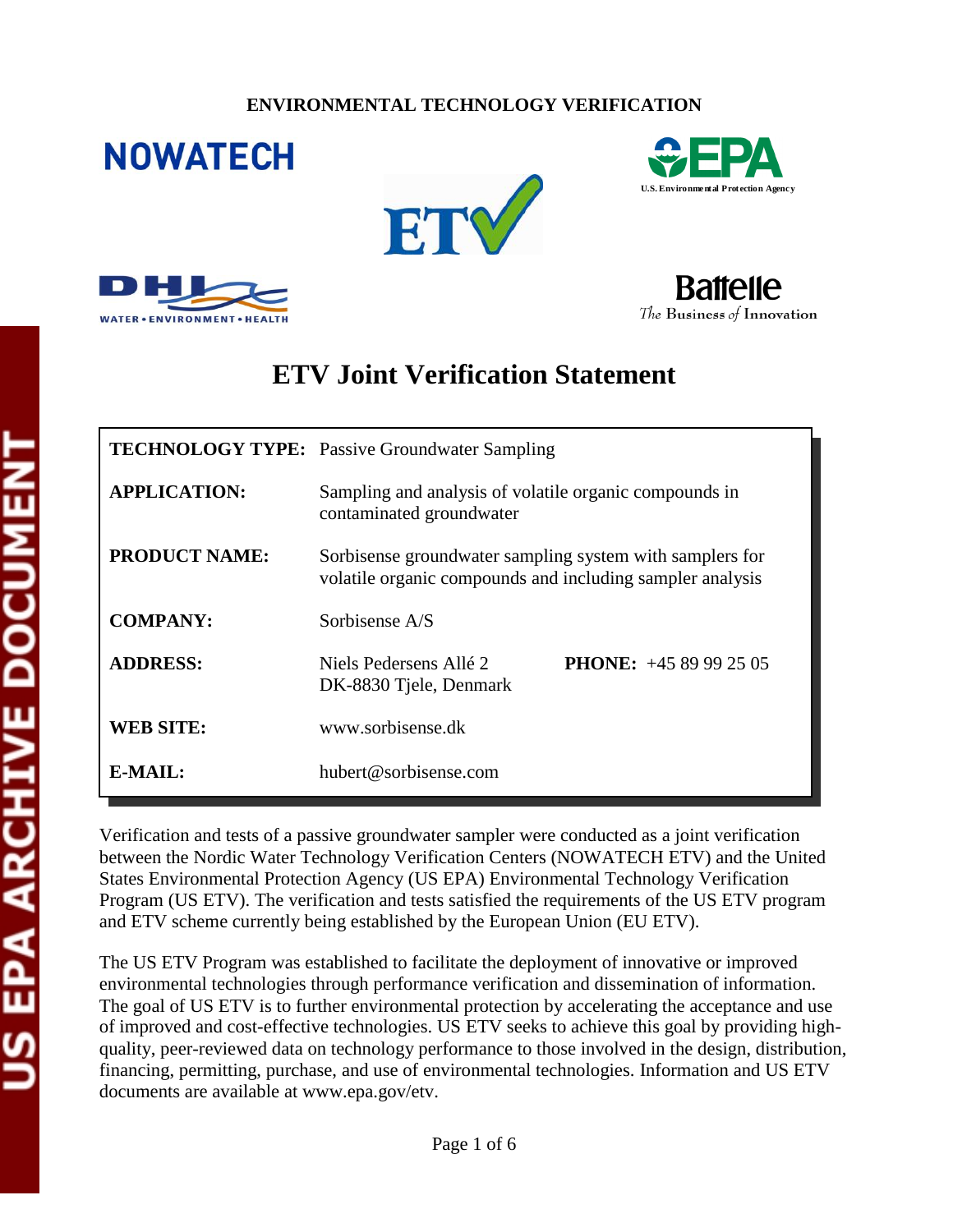NOWATECH was established and supported by the Nordic Innovation Centre, Nordic Council of Ministers to provide environmental technology verification for Nordic vendors of innovative water technologies. Information and NOWATECH ETV documents are available at www.etvnord.org.

DHI as NOWATECH Water Monitoring ETV Center (NOWATECH WMC) performed the verification and tests in collaboration with the ETV Advanced Monitoring Systems (AMS) Center, managed by Battelle through a cooperative agreement with the US EPA.

# **VERIFICATION AND TEST DESCRIPTION**

The verification and tests of the Sorbisense ground water sampler were conducted from January to April 2009. DHI personnel, with the participation of the vendor, Sorbisense, coordinated and supervised the day-to-day operations of the verification and tests. The testing took place in the DHI laboratories, Hørsholm, Denmark and in the field in the Copenhagen area, Denmark. DHI operated the samplers during the verification. Sorbisense provided the product (sampling systems, the samplers and the analysis of samplers), user manuals, and operation instructions for the tests. Battelle and DHI jointly produced the verification protocol, test and QA plan, process document and report document including this Verification Statement with input from Sorbisense and an expert group.

Four test scales were used as outlined in the Test Plan below. Each scale provided information on specified performance parameters, with the smallest scale possible chosen for each parameter to maintain simplicity and controlled conditions in the tests.

|                                                                        | Laboratory                                                                                              | <b>Standpipe</b>                                 | Field                                                   |  |
|------------------------------------------------------------------------|---------------------------------------------------------------------------------------------------------|--------------------------------------------------|---------------------------------------------------------|--|
| <b>Direct application</b>                                              | <b>Dispenser</b>                                                                                        |                                                  |                                                         |  |
| Limit of detection: chloroethene,<br>best possible <sup>1</sup>        | None                                                                                                    | Limit of detection                               | None                                                    |  |
| Precision (repeatability):<br>chloroethene, best possible <sup>1</sup> | None                                                                                                    | Precision (repeatability<br>and reproducibility) | Precision<br>(reproducibility)                          |  |
| Trueness: chloroethene.<br>best possible <sup>1</sup>                  | None                                                                                                    | Trueness                                         | None                                                    |  |
| None                                                                   | None                                                                                                    | Range of application                             | None                                                    |  |
| None                                                                   | Robustness, sampling time,<br>groundwater ionic strength,<br>concentration variation and<br>integration | Robustness, sampling<br>depth                    | General robustness                                      |  |
| None                                                                   | None                                                                                                    | None                                             | Robustness,<br>frequency of<br>discrepancy <sup>2</sup> |  |

#### **Test Plan**

 $1$  The determination of performance parameters from the direct application test only included the sorbent.

 $2$  Positive discrepancy: sampler finds measurable concentration when average of reference samples are below the sampler limit of detection. Negative discrepancy: sampler does not find measurable concentration when average of the reference samples are above sampler limit of detection.

The laboratory tests involved direct application of standard solution to the samplers or exposure of samplers to spiked water from a sample dispenser, without the sampling system. The laboratory tests provided information on the response of the samplers to carefully controlled parameters. For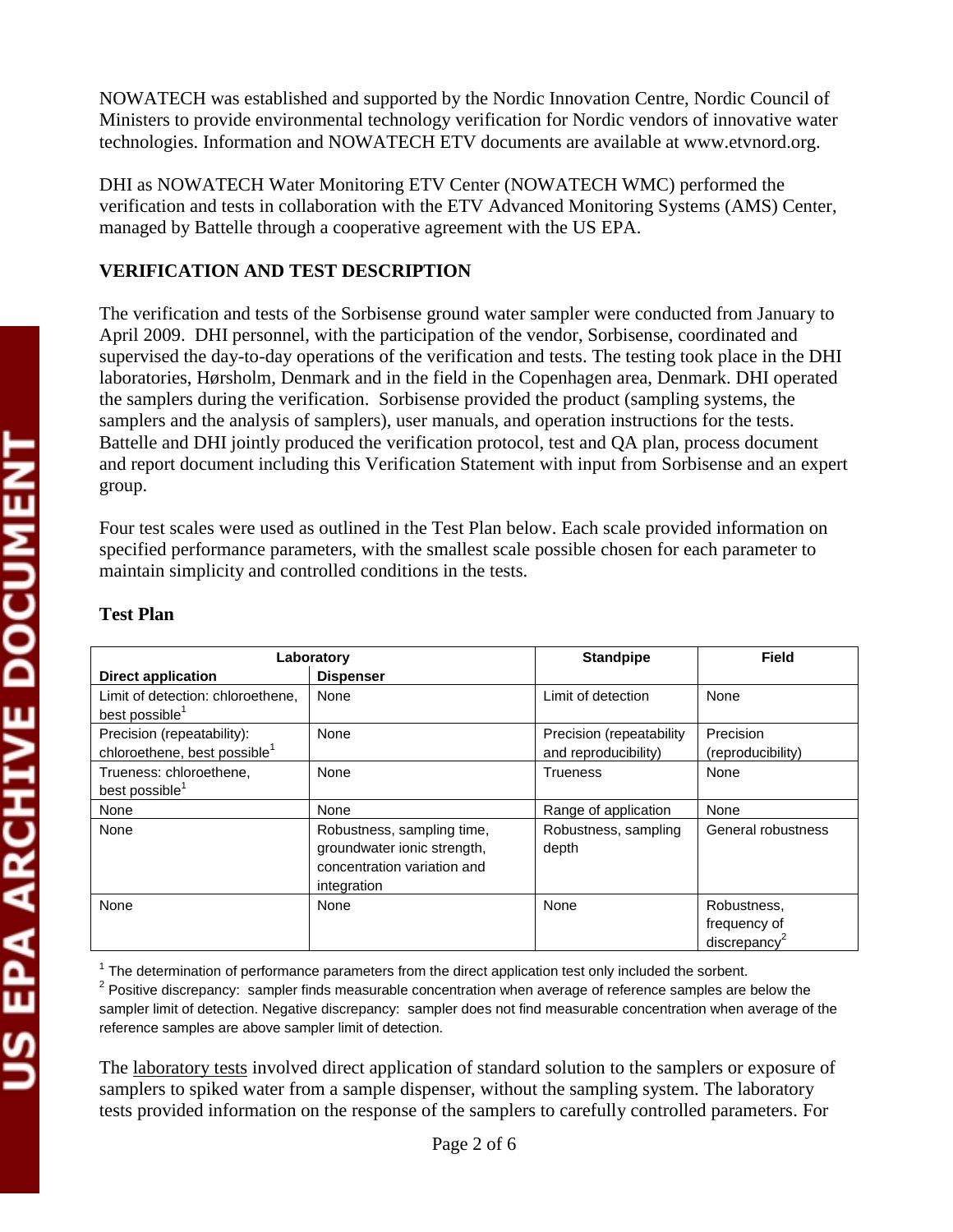chloroethene, only the laboratory and field tests provided information on the performance of the samplers because this compound could not be included in standpipe tests due to practical and health and safety considerations.

The standpipe tests were intended to simulate groundwater movement through a well. The standpipe was established in the laboratory and allowed full control of solute concentrations. The standpipe tests provided more realistic information than laboratory tests on the performance of the samplers, while minimizing the variability of the test system as compared to field systems.

The field tests provided information on the robustness of the sampling system under real groundwater conditions. In planning the field tests, varying aquifer and well conditions were targeted to consider factors such as groundwater flow, well construction, presence of other contaminants than the target solutes, and the impact of combined variation of robustness parameters.

The operational conditions during sampler testing in the standpipe and in the field included the following.

| <b>Sampling temperature</b> | Sampling depth            | Sample volume | <b>Sampling period</b> |
|-----------------------------|---------------------------|---------------|------------------------|
| $\sim$                      | meter below water surface | mL            | davs                   |
| 9-22                        | ა.5-5                     | 80-620        | 3-9                    |

| <b>Parameter</b> | Range         | <b>Parameter</b>                     | Range                             |
|------------------|---------------|--------------------------------------|-----------------------------------|
|                  | mg/L          |                                      | mg/L (unless otherwise indicated) |
| Calcium          | 76-250        | Chloride                             | 37-410                            |
| Magnesium        | $7.2 - 28$    | Fluoride                             | $0.25 - 0.91$                     |
| Potassium        | $1.6 - 5.2$   | Sulfate                              | 10-200                            |
| Sodium           | 17-160        | <b>Bicarbonate</b>                   | 295-575                           |
| Iron             | $0.09 - 7.1$  | NVOC <sup>1</sup> (DOC) <sup>2</sup> | $2.4 - 9.0$                       |
| Ammonium         | 0.016-0.89    | lonic strength                       | 0.011-0.028 moles/L               |
| Nitrate          | $< 0.5 - 3.8$ | pH                                   | $6.8 - 7.8$ (-)                   |

Water quality operational parameters included the following.

 $1$  Non-Volatile Organic Carbon;  $2$  Dissolved Organic Carbon

The concentrations of volatile organic contaminants tested ranged from below the limits of detection to the stated maximum linear range.

Applications for sampling at waste disposal sites and for groundwater baseline monitoring were not covered by the verification.

#### **Quality Assurance**

DHI provided internal review of documents and audit of test performance. Battelle ensured that the verification and tests were planned and conducted to satisfy the requirements of US ETV, including input and concurrence from its stakeholder group. Battelle quality assurance staff conducted a technical systems audit, a performance evaluation audit, and a data quality audit of at least 10% of the test data. Three technical experts provided independent expert review of planning, testing and reporting. The experts additionally reviewed the verification plan and report. This statement reflects the verification results after performing the above quality assurance actions.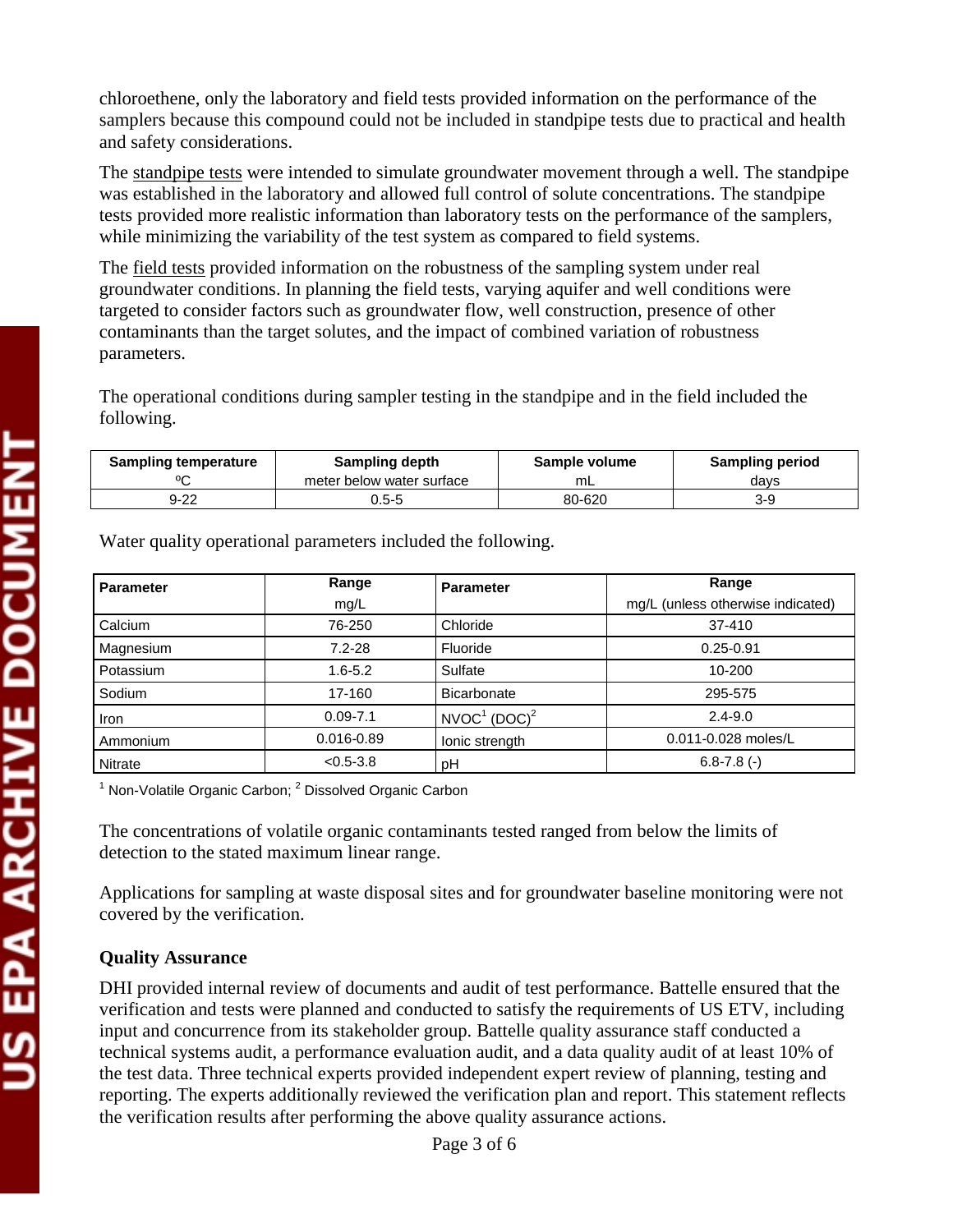## **TECHNOLOGY AND PRODUCT DESCRIPTION**

The following description of the GWS sampling system (the product) is based on information provided by the vendor and does not represent verified information.

The product combines:

- 1) Equilibrium based passive sampling;
- 2) Tracer salt derived calculation of the sampled water volume; and
- 3) Gas chromatography mass spectrometry (GC-MS) analysis of organic concentrations of concentrations collected on the sample cartridges.

The passive samplers and the subsequent analysis of the cartridges constitute the product. Main features of the product are:

- Sampling of groundwater flowing through a well screen in the aquifer without well purging
- Time integrated sampling over the exposure period
- Transportation of small sample cartridges to the laboratory after completed sampling and
- Laboratory based extraction and analysis of sampled compounds.

The product verified here was the Sorbisense GWS40 sampling system intended for sampling of shallow groundwater (product number 106-012-11) equipped with samplers for volatile organic compounds (products numbers 043-091-12, 043-101-12, 043-102-12). Analysis of the samplers was performed by ALcontrol under their ISO 17025 accreditation. The principles of the Sorbisense sampler and mounting of the GWS40 sampling system are depicted below.



The description of the sampler is based on information provided by the vendor.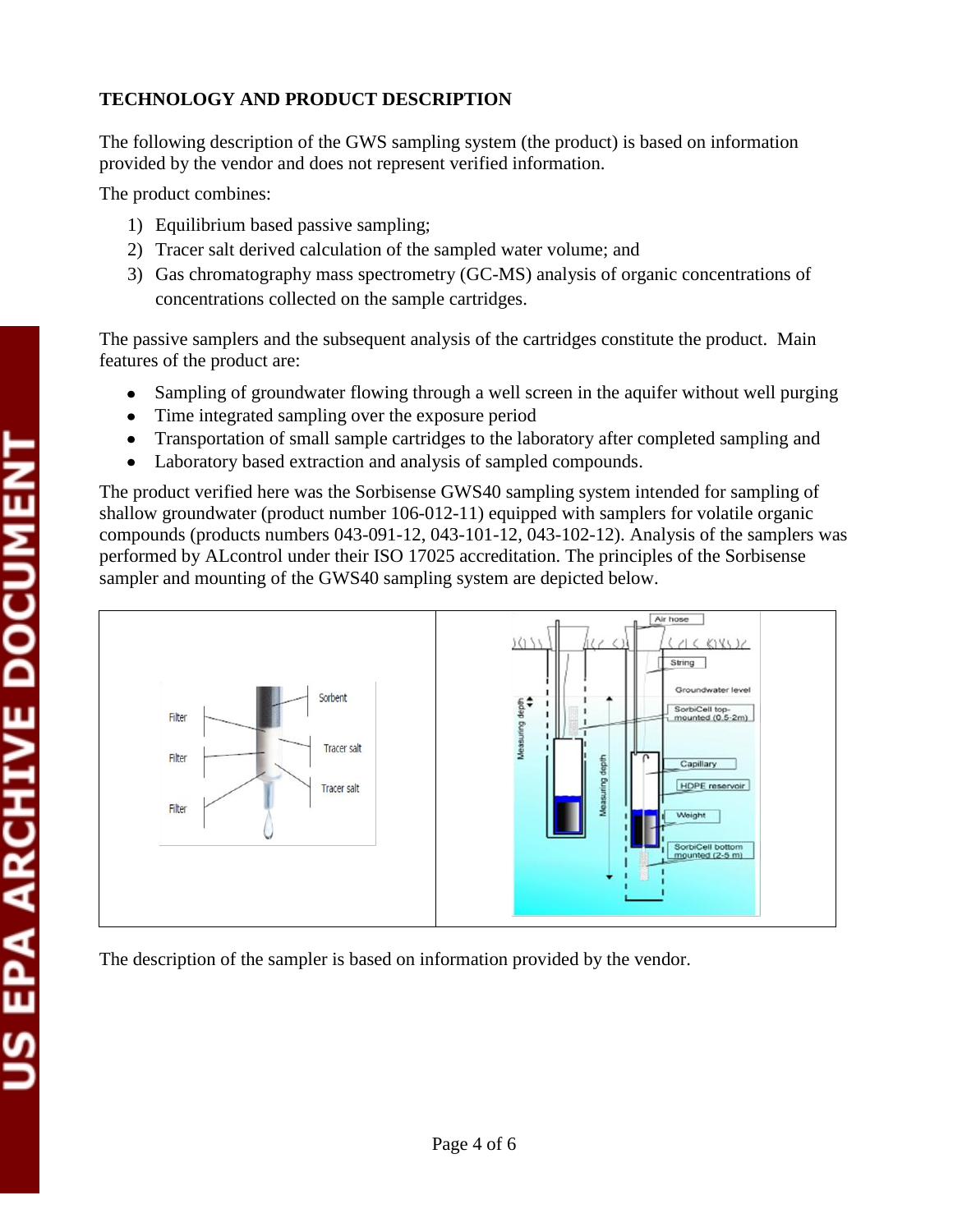## **VERIFICATION RESULTS**

| <b>Matrix</b> | <b>Effect</b>                 | Targets and verified performance summary                     |
|---------------|-------------------------------|--------------------------------------------------------------|
| Contaminated  | Measurement of                | Volatile organic compounds performance parameters:           |
| groundwater   | concentrations of volatile    |                                                              |
|               | organic contaminants (mono-,  | Detection limits: 2-70 µg/L                                  |
|               | di-, tri- and $-$             | Linear maximum: 1,200-1,900 µg/L                             |
|               | tetrachloroethenes, benzene,  | Accuracy: 65-153%                                            |
|               | toluene, ethylbenzene and     | Robustness: 67-121%                                          |
|               | xylenes (BTEX) and methyl-    | Precision, repeatability: 8.5-11% relative standard          |
|               | tert-butylether (MTBE))       | deviation                                                    |
|               |                               | Precision, reproducibility: 38-95% relative standard         |
|               | <b>Additional parameters:</b> | deviation                                                    |
|               | User manual                   | Positive discrepancies <sup>1</sup> : 0-20% of field samples |
|               | Product cost                  | Negative discrepancies <sup>2</sup> : 0-20% of field samples |
|               | Health and safety             |                                                              |

 $1$  Positive discrepancy: sampler finds measurable concentration when average of reference samples are below the sampler limit of detection.

 $2\%$ Negative discrepancy: sampler does not find measurable concentration when average of the reference samples are above sampler limit of detection.

#### **Performance Parameters**

| Compound                 | Limit of<br>detection | <b>Precision</b> |                 | <b>Trueness</b> | Range of<br>application | <b>Robust-</b><br>ness | Discre-<br>pancies |
|--------------------------|-----------------------|------------------|-----------------|-----------------|-------------------------|------------------------|--------------------|
|                          |                       |                  |                 |                 |                         |                        | positive/          |
|                          |                       |                  |                 |                 |                         |                        | negative           |
|                          | LoD                   | Repeatability    | Reproducibility |                 | LoD-                    |                        |                    |
|                          | $\mu$ g/L             | %                | %               | $\%$            | $\mu$ g/L               | %                      | $\frac{9}{6}$      |
| Chloroethene             | $30$                  | >10              | $51$            | 65              | n.d. <sup>1</sup>       | n.d. <sup>1</sup>      | 0/0                |
| 1,1-Dichloroethene       | $90$                  | 11               | 51              | 100             | 1,900                   | 78-111                 | 0/0                |
| trans-1,2-dichloroethene | 4                     | 11               | 45              | 101             | 1,900                   | 94-121                 | 0/0                |
| cis-1,2-Dichloroethenes  | 4                     | 10.2             | 60              | 129             | 1,500                   | 85-114                 | 0/0                |
| Trichloroethene          | 70                    | 9.1              | 42              | 110             | 1,700                   | 80-120                 | 0/7                |
| Tetrachloroethene        | $\overline{2}$        | 8.5              | 38              | 137             | 1,200                   | 90-106                 | 0/0                |
| Benzene                  | 3                     | 10.0             | 70              | 135             | 1,600                   | 80-108                 | 13/0               |
| Toluene                  | 4                     | 9.5              | 59              | 131             | 1,500                   | 76-107                 | 13/0               |
| Ethylbenzene             | 5                     | 8.6              | 46              | 153             | 1,600                   | 75-101                 | 20/0               |
| o-Xylene                 | 4                     | 8.8              | 50              | 139             | 1,400                   | 72-101                 | 0/0                |
| m/p-Xylenes              | 3                     | 8.5              | 42              | 138             | 1,300                   | 78-102                 | 20/20              |
| <b>MTBE</b>              | 6                     | 10.6             | 95              | 147             | 1,700                   | 67-100                 | 0/0                |

 $<sup>1</sup>$  no data</sup>

The user manuals for the product were in general complete, but did not include a description of system limitations, maintenance and storage.

On review of hazardous chemicals or other risks associated with the use of the system, no risk to occupational health and the environment during product operation was identified, compared to conventional groundwater sampling.